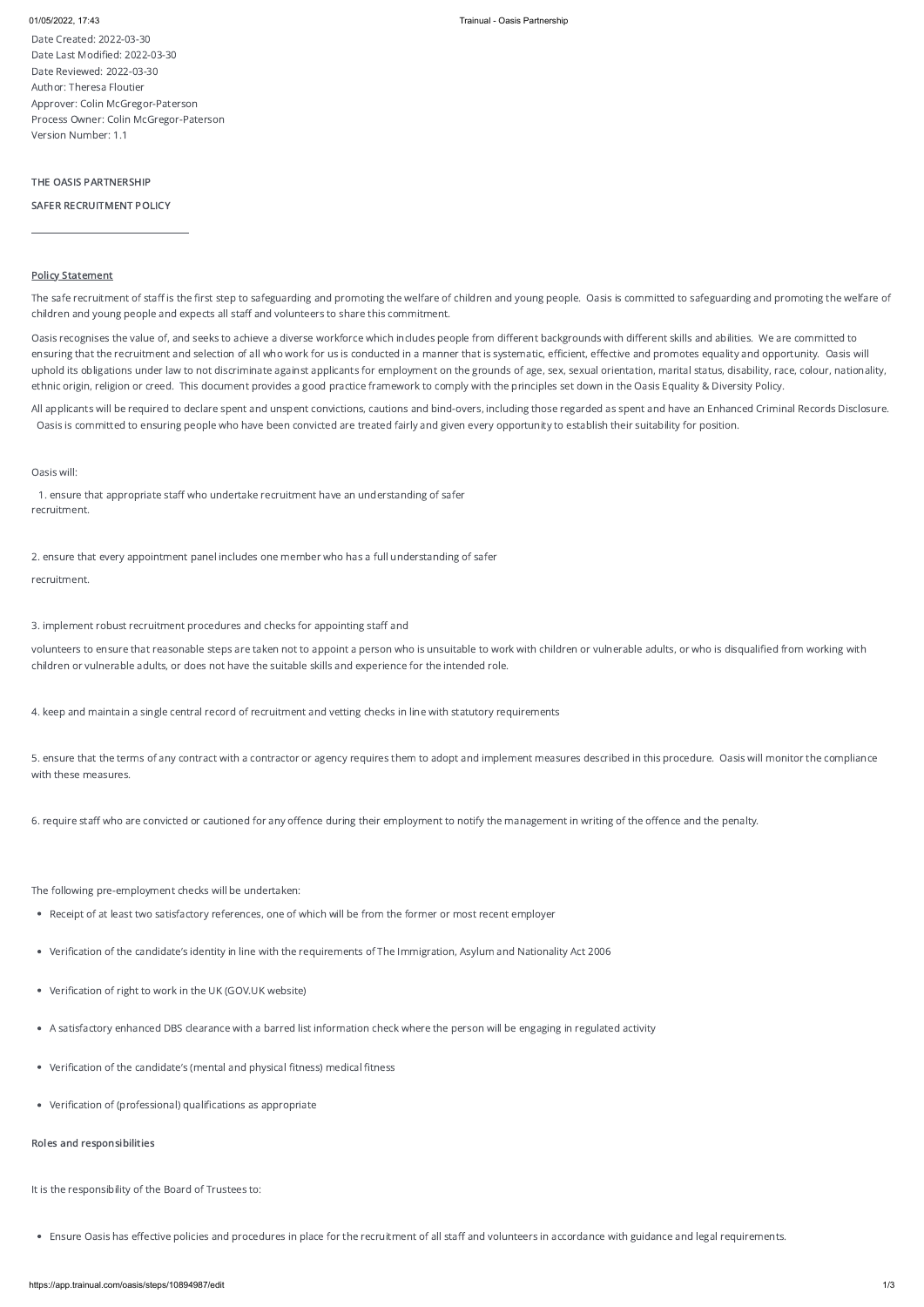Monitor the staff's compliance with them

It is the responsibility of the CEO and other managers involved in recruitment to:

- To monitor contractors' and agencies' compliance with this document
- Promote safeguarding of children and young people at every stage of the procedure

Ensure that Oasis operates safe recruitment procedures and makes sure all appropriate checks are carried out on all staff and volunteers who work at the school

It is the responsibility of all potential and existing workers, including volunteers to comply with this document.

It is the responsibility of all contractors and agencies to comply with safe recruitment pre-employment checks.

## The Procedure

## Advertising

Applicants should be aware that providing false information is an offence and could result in the application being rejected or summary dismissal if the applicant has been selected, and possible referral to the police or other professional bodies

To ensure equality of opportunity, Oasis will advertise all vacant posts to encourage as wide a field of candidates as possible, normally this will entail an external advertisement. However, where there is a reasonable expectation that there are sufficient qualified internal candidates or where staff are at risk of redundancy, an internal advertisement may be considered appropriate.

References for shortlisted candidates will be sent for immediately after an employment offer is made. The only exception to this is where candidates have indicated on application that they do not wish their current employer to be contacted. In such cases, this reference will be taken up as soon as permission has been given.

References must be in writing and be specific to the job for which the candidate has applied – open references or testimonials are not acceptable. Oasis will not accept references from relatives or people writing solely in the capacity as a friend. Wherever possible, only reference from a trusted authoritative source will be acceptable.

### Applications

CVs will be accepted, however an application form may be requested.

Oasis requires candidates to account for any gaps or discrepancies in employment history. Where an applicant is shortlisted, these gaps will be discussed at interview.

### References

Reference requests will specifically ask:

- About the referee's relationship with the candidate
- Whether the referee is completely satisfied that the candidate is suitable to work with our client base, and if not, for specific details of the concerns and the reasons why the referee believes that the person might be unsuitable.

Referees will also be asked to confirm details of:

- The applicant's current post, salary and attendance record
- Performance history and conduct
- Any disciplinary procedures in which the sanction is current
- Any disciplinary procedures involving issues related to the safety and welfare of children or young people
- Details of any allegations or concerns that have been raised that relate to the safeguarding of children or young people.

References will be compared to the application to ensure that the information provided is consistent. Any discrepancies will be taken up with the applicant before commencing in post.

Any information about past disciplinary action or allegations will be considered in the circumstances of the individual case. Cases in which an issue was satisfactorily resolved some time ago, or an allegation was determined to be unfounded or did not require formal disciplinary sanctions, and which no further issues have been raised, are not likely to cause concern. More serious or recent concerns or issues are more likely to cause concern. A history of repeated concerns or allegations over time is also likely to give cause for concern.

# Self-declaration of convictions by job applicants

Oasis's policy requires shortlisted applicants for all posts (including volunteers) to declare all criminal convictions whether "spent" or "unspent" and include any cautions and pending prosecution.

The chair of the panel will discuss relevant, positive declarations confidentially with the applicant at interview.

The disclosure of convictions, cautions or pending cases will not necessarily prevent employment but will be considered in the same way as positive DBS disclosures.

## Interviews

The selection process will always include the following:

Face to face professional interview including questions related to safeguarding children (in line with Safer Recruitment Training), wherever possible.

# Proof of Identity and Right to Work in the UK & Verification of Qualifications and/or Professional Status

Successful applicants will be required to provide proof of identity by producing documents in line with those set out in The Immigration, Asylum and Nationality Act 2006. Similar information is also required to undertake a Criminal Records Bureau check on the preferred candidate.

Successful candidates will also be required to provide original proof of their qualifications and professional status by producing documentation prior to their start date. Oasis will verify that candidates have actually obtained any qualifications legally required or deemed essential for the job and claimed in their application by asking to see the relevant certificate, or a letter of confirmation from the awarding body/institution. If the original documents are not available, Oasis will require sight of a properly certified copy. Proof of identity and other documentation will be verified by the HR Administrator.